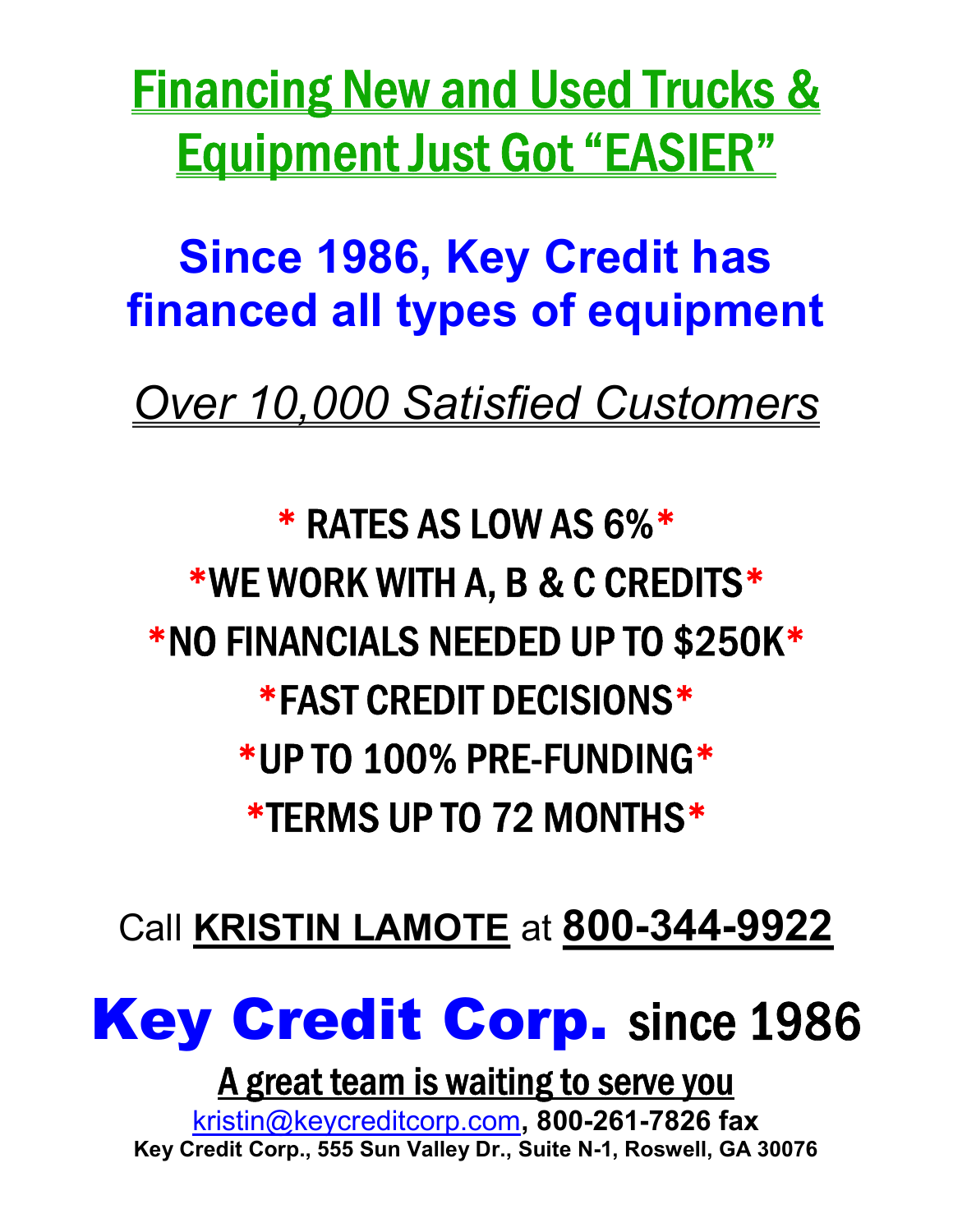#### **CREDIT APPLICATION AND REDIT APPLICATION**

|                         |  | COMPANY NAME AND THE STATE OF THE STATE OF THE STATE OF THE STATE OF THE STATE OF THE STATE OF THE STATE OF THE STATE OF THE STATE OF THE STATE OF THE STATE OF THE STATE OF THE STATE OF THE STATE OF THE STATE OF THE STATE                                                                                                                                                                                                                                                                                                                                                                                                                                                                          |                               |         |                       |                 |                        |  |                              |                     |
|-------------------------|--|--------------------------------------------------------------------------------------------------------------------------------------------------------------------------------------------------------------------------------------------------------------------------------------------------------------------------------------------------------------------------------------------------------------------------------------------------------------------------------------------------------------------------------------------------------------------------------------------------------------------------------------------------------------------------------------------------------|-------------------------------|---------|-----------------------|-----------------|------------------------|--|------------------------------|---------------------|
|                         |  |                                                                                                                                                                                                                                                                                                                                                                                                                                                                                                                                                                                                                                                                                                        |                               |         |                       |                 |                        |  |                              |                     |
|                         |  |                                                                                                                                                                                                                                                                                                                                                                                                                                                                                                                                                                                                                                                                                                        |                               |         |                       |                 |                        |  |                              |                     |
|                         |  |                                                                                                                                                                                                                                                                                                                                                                                                                                                                                                                                                                                                                                                                                                        |                               |         |                       |                 |                        |  |                              |                     |
|                         |  |                                                                                                                                                                                                                                                                                                                                                                                                                                                                                                                                                                                                                                                                                                        |                               |         |                       |                 |                        |  |                              |                     |
|                         |  | COMPANY IS A: ( ) CORP, ( ) PARTNERSHIP, ( ) SOLE PROPRIETOR, ( ) LLC FED I.D. #                                                                                                                                                                                                                                                                                                                                                                                                                                                                                                                                                                                                                       |                               |         |                       |                 |                        |  |                              |                     |
|                         |  | YEARS IN YEARS UNDER DESCRIPTION<br>BUSINESS_______CURRENT OWNERSHIP________ OF BUSINESS____________________________                                                                                                                                                                                                                                                                                                                                                                                                                                                                                                                                                                                   |                               |         |                       |                 |                        |  |                              |                     |
|                         |  | HAS OWNER OR COMPANY FILED BANKRUPTCY IN THE LAST 10 YEARS? () YES () NO                                                                                                                                                                                                                                                                                                                                                                                                                                                                                                                                                                                                                               |                               |         |                       |                 |                        |  |                              |                     |
| <u>OWNER(S)</u>         |  |                                                                                                                                                                                                                                                                                                                                                                                                                                                                                                                                                                                                                                                                                                        |                               |         |                       |                 |                        |  |                              |                     |
| (NAME)                  |  | (TITLE/%OWNERSHIP) (HOME ADDRESS & PHONE)                                                                                                                                                                                                                                                                                                                                                                                                                                                                                                                                                                                                                                                              |                               |         |                       |                 | (DATE OF BIRTH)        |  |                              | (SOCIAL SECURITY #) |
| (NAME)                  |  | (TITLE/%OWNERSHIP) (HOME ADDRESS & PHONE)                                                                                                                                                                                                                                                                                                                                                                                                                                                                                                                                                                                                                                                              |                               |         |                       | (DATE OF BIRTH) |                        |  | (SOCIAL SECURITY #)          |                     |
|                         |  | (NAME) (TITLE/%OWNERSHIP) (HOME ADDRESS & PHONE)<br><b>BANK REFERENCES (NEED AT LEAST 2 YEAR HISTORY)</b>                                                                                                                                                                                                                                                                                                                                                                                                                                                                                                                                                                                              |                               |         |                       |                 | (DATE OF BIRTH)        |  |                              | (SOCIAL SECURITY #) |
| (NAME)                  |  |                                                                                                                                                                                                                                                                                                                                                                                                                                                                                                                                                                                                                                                                                                        | (PHONE)                       |         | (ACCOUNT NUMBER/TYPE) |                 | (DATE OPENED)          |  | (CONTACT NAME)               |                     |
| (NAME)                  |  |                                                                                                                                                                                                                                                                                                                                                                                                                                                                                                                                                                                                                                                                                                        | (PHONE) (ACCOUNT NUMBER/TYPE) |         | (DATE OPENED)         | (CONTACT NAME)  |                        |  |                              |                     |
|                         |  | LOAN HISTORY PAST OR PRESENT ________                                                                                                                                                                                                                                                                                                                                                                                                                                                                                                                                                                                                                                                                  |                               |         |                       |                 |                        |  |                              |                     |
| <b>TRADE REFERENCES</b> |  |                                                                                                                                                                                                                                                                                                                                                                                                                                                                                                                                                                                                                                                                                                        | (BANK)                        |         | (PHONE)               |                 | (LOAN NUMBER) (AMOUNT) |  |                              |                     |
| (CO. NAME)              |  | (CITY, STATE)                                                                                                                                                                                                                                                                                                                                                                                                                                                                                                                                                                                                                                                                                          |                               | (PHONE) |                       |                 |                        |  | $(CONTACT NAME)$ $(ACCT. #)$ |                     |
|                         |  | (CO. NAME) (CITY, STATE) (PHONE) (CONTACT NAME) (ACCT. #)                                                                                                                                                                                                                                                                                                                                                                                                                                                                                                                                                                                                                                              |                               |         |                       |                 |                        |  |                              |                     |
|                         |  | <b>CREDIT RELEASE:</b> I hereby authorize the release of all credit information to and consent to the obtaining and use of my<br>consumer credit report by any agency involved in securing funds for the above company, their designee, assigns/potential<br>assigns at anytime, for obtaining credit, and applicable account maintenance. I understand that this information may be<br>transmitted via Internet and/or fax machine. I consent to the photocopying of my drivers license for verification purposes<br>in connection with a commercial lease/financing transaction. I also consent to receiving unsolicited faxes and emails<br>wherein the involved agency will advocate its services. |                               |         |                       |                 |                        |  |                              |                     |
|                         |  |                                                                                                                                                                                                                                                                                                                                                                                                                                                                                                                                                                                                                                                                                                        |                               |         |                       |                 |                        |  |                              |                     |
|                         |  | DESCRIPTION OF TRUCK OR EQUIPMENT                                                                                                                                                                                                                                                                                                                                                                                                                                                                                                                                                                                                                                                                      |                               |         |                       |                 |                        |  |                              |                     |
|                         |  |                                                                                                                                                                                                                                                                                                                                                                                                                                                                                                                                                                                                                                                                                                        |                               |         |                       |                 |                        |  |                              |                     |
|                         |  | EQUIPMENT COST_______________________TERM_______MONTHS_PURCHASE OPTION____________#ADV PYMTS _____                                                                                                                                                                                                                                                                                                                                                                                                                                                                                                                                                                                                     |                               |         |                       |                 |                        |  |                              |                     |
|                         |  |                                                                                                                                                                                                                                                                                                                                                                                                                                                                                                                                                                                                                                                                                                        |                               |         |                       |                 |                        |  |                              |                     |
|                         |  |                                                                                                                                                                                                                                                                                                                                                                                                                                                                                                                                                                                                                                                                                                        |                               |         |                       |                 |                        |  |                              |                     |

**FAX APPLICATION TO KEY CREDIT CORP. 800-261-7826, VOICE 800-344-9922**  555 Sun Valley Dr., Suite N-1, Roswell, GA 30076, Website: **www.keycreditcorp.com** Email: kristin@keycreditcorp.com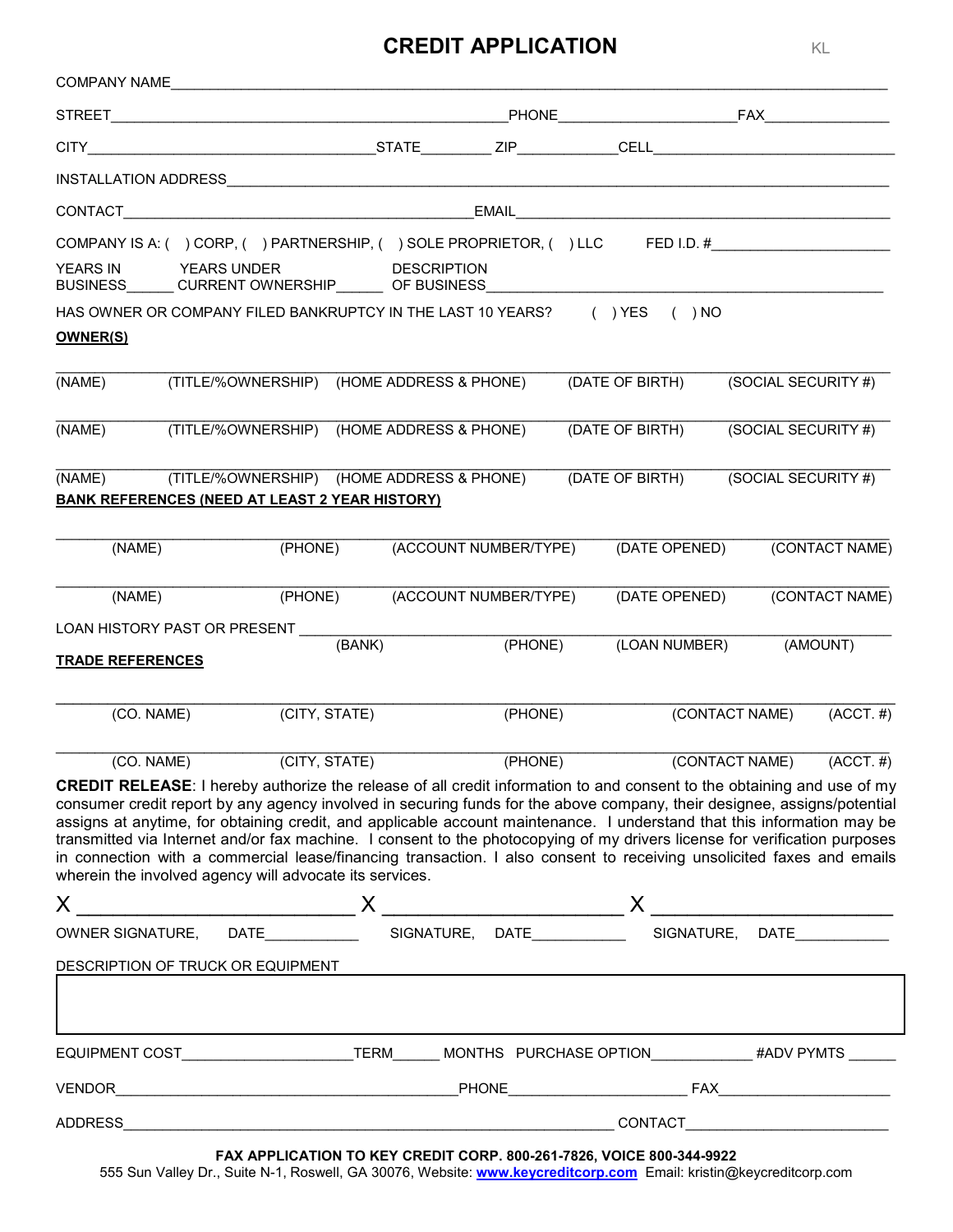## **KEY CREDIT CORP.**

**FULL SERVICE FINANCING SINCE 1986**

### **WHY FINANCE: CUSTOMER ADVANTAGES**

**If it appreciates, buy it. If it depreciates, finance it.**

- **Financing Conserves Your Cash Reserves**
- **Using Key Credit's Financing Preserves Bank Credit Lines**
- **All Costs Can Be Included in the Financing**
- **Take Advantage of Tax Benefits like Section 179 Depreciation**
- **Payments are Fixed and Do Not Change**
- **Custom Payment Plans are Available**
- **Personalized / Respectful Service - We Care**

Key Credit Corp. is in business for one purpose: to provide the most comprehensive equipment finance programs for your company's equipment and truck acquisition requirements. We are an independent company that has financed millions of dollars for thousands of businesses. We develop new clients and keep them by providing competitive financing and personalized service.